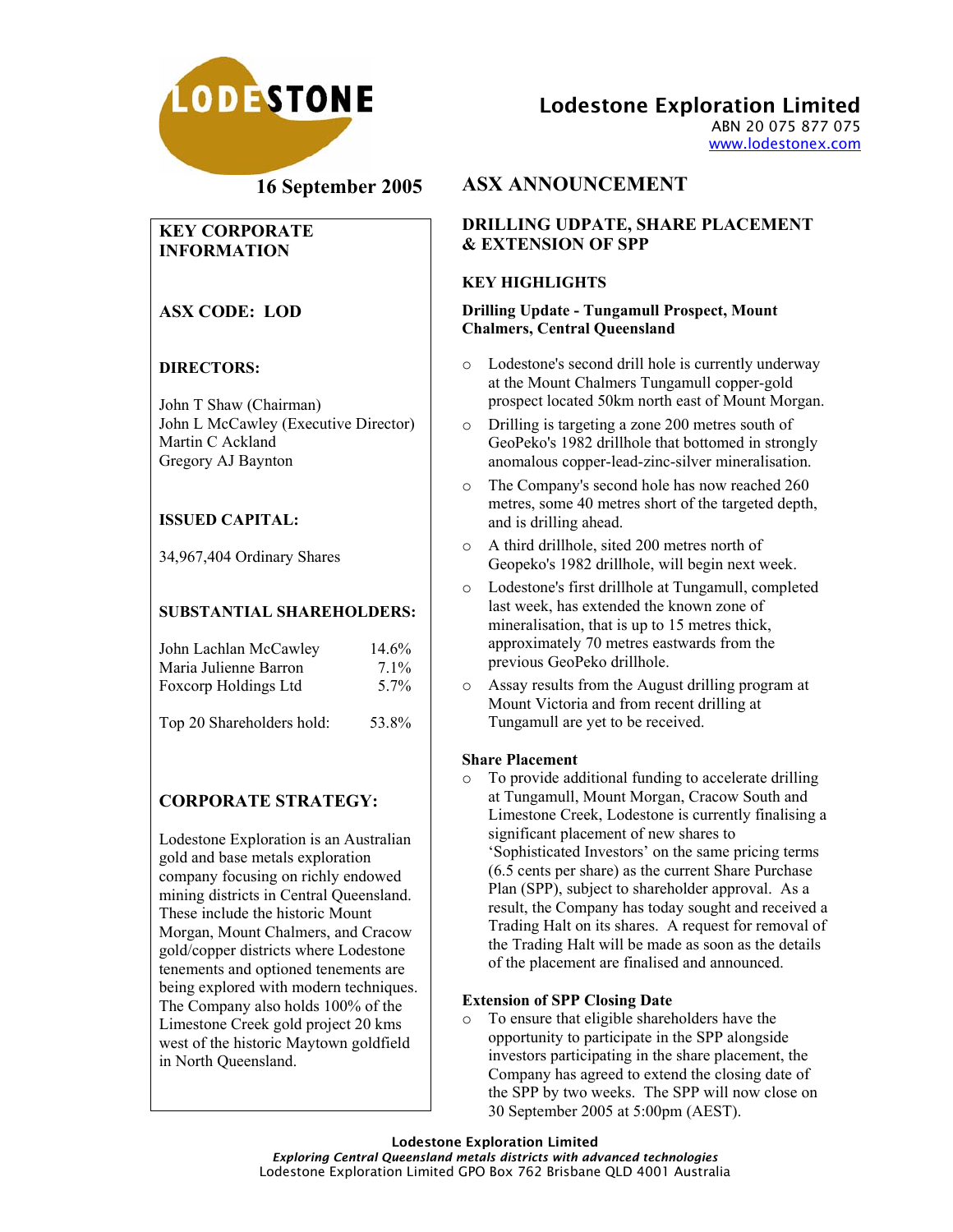

16 September 2005

The Manager Company Announcements Office Australian Stock Exchange Limited 10<sup>th</sup> Floor, 20 Bond Street **SYDNEY NSW 2000**

Dear Sir/Madam,

Lodestone Exploration Limited (ASX: LOD) is pleased to provide the following update to the market regarding its drilling program at the optioned Mount Chalmers 'Tungamull' prospect in Central Queensland, its consideration of a share placement and the extension of its current Share Purchase Plan closing date.

#### **Drilling Update - Tungamull Prospect, Mount Chalmers, Central Queensland**

The Company's Mount Chalmers project in Central Queensland is being explored under a farm-in arrangement with Quadrio, a subsidiary of Dominion Mining, under which Lodestone may earn a 50% interest in the project by completing a minimum of 1,200m of drilling.

The historic Mount Chalmers mine was a gold-rich VMS-style orebody, which yielded 250,000 ounces of gold equivalent with a current value exceeding A\$125 million. As a VMS-style orebody, it is possible that similar orebodies, not yet identified, cluster around the historic mine site. Based on historical data, Lodestone concludes that drilling programs by previous explorers have effectively tested only approximately 10% of the prospective area.

Earlier drilling by GeoPeko at Tungamull (located 2,500 metres to the east of the former Mount Chalmers mine) had intersected substantial zones of alteration, with gold, copper, lead and zinc anomalism (eg. 19.4m @ 0.33g/t gold, 21.7m @ 0.58% Zinc and 0.28% lead). These encouraging intersections were all within a single coherent zone, and are regarded as identical to peripheral zones around the original Mount Chalmers orebody. This zone of anomalism and alteration is only partially tested and is open to the south.

Lodestone's first drillhole at Tungamull, completed last week, has extended the known zone of mineralisation, that is up to 15 metres thick, approximately 70 metres eastwards from the 1982 GeoPeko drillhole.

Drilling of Lodestone's second drill hole is currently underway. The current program is targeting a zone 200 metres south of the GeoPeko drillhole that bottomed in strongly anomalous copper-lead-zinc-silver mineralization in 1982.

- 1 -

Lodestone Exploration Limited *Exploring Central Queensland metals districts with advanced technologies* Lodestone Exploration Limited GPO Box 762 Brisbane QLD 4001 Australia Telephone: (07) 3221 6022 Fax: (07) 3221 6625